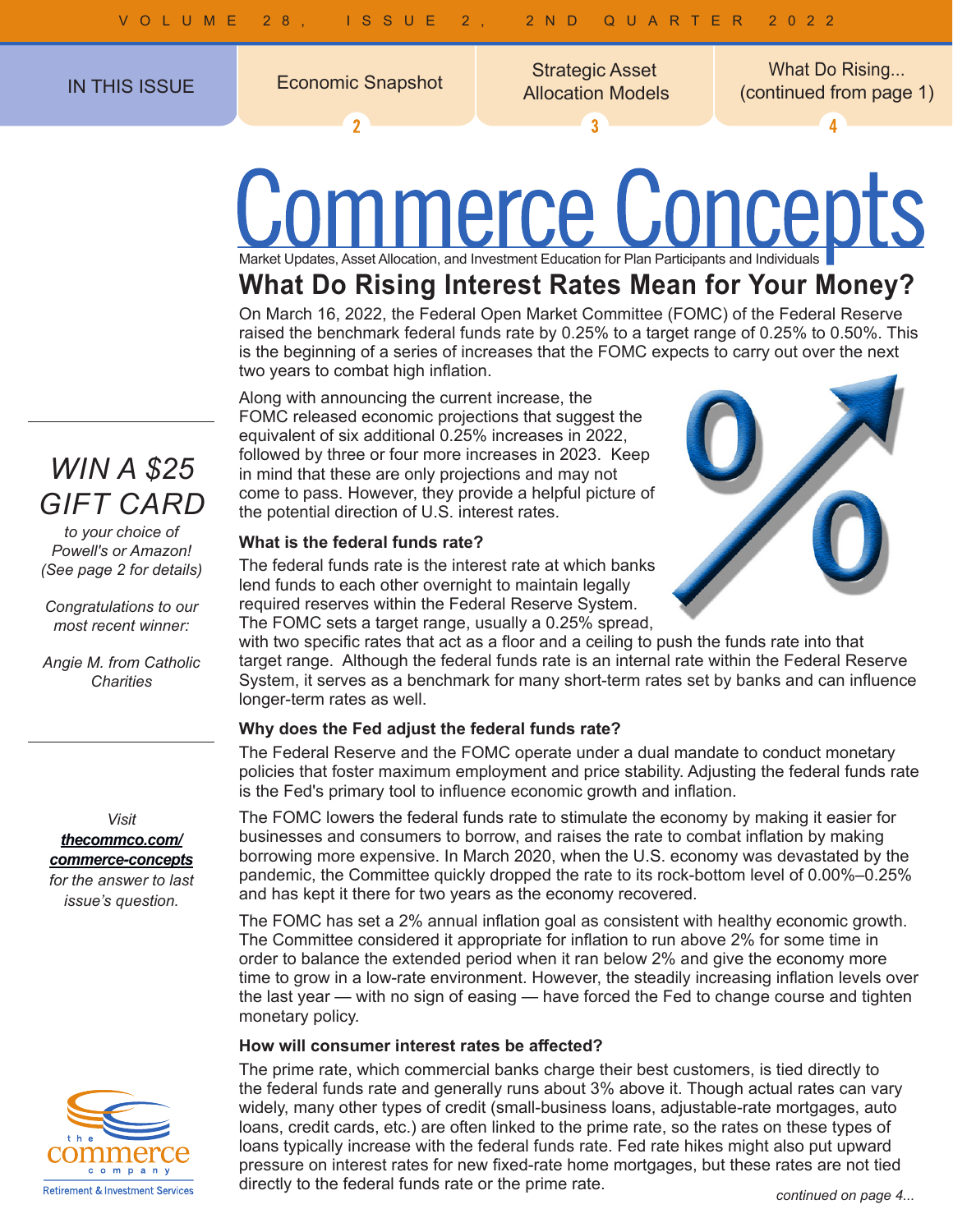*Indexes are unmanaged and cannot be invested in directly. Past results are not predictive of future results. Individual results will vary. The trailing returns shown include dividends. See page four for index definitions.*

2

*Source: Raymond James Financial Services*

#### *To be entered into a drawing to win a*

### *\$25 Gift Card,*

*email free@thecommco.com with the answer to this question:*

*What do you call the interest rate that commercial banks charge their best customers?*

#### *Material created by Raymond James for use by its advisors. The information contained herein has been obtained from sources considered reliable, but we do not guarantee that the foregoing material is accurate or complete. Raymond James is not affiliated with any other entity listed herein. © 2021 Raymond James Financial Services, Inc., member FINRA/SIPC. Securities offered through Raymond James Financial Services Advisors, Inc.*

### Market Update

| Through March 31, 2022          |                                |          | <b>Trailing Returns</b> |        |        |
|---------------------------------|--------------------------------|----------|-------------------------|--------|--------|
|                                 |                                | 3 mos    | $12 \text{ mos}$        | 5 yrs  | 10 yrs |
| <b>Blue Chip US Stocks</b>      | Dow Jones Industrial Average   | $-4.10%$ | 7.11%                   | 13.40% | 12.77% |
| Large Company US Stocks S&P 500 |                                | $-4.60%$ | 15.65%                  | 15.99% | 14.64% |
| <b>Small Company US Stocks</b>  | Russell 2000                   | $-7.53%$ | $-5.79%$                | 9.74%  | 11.04% |
| <b>Non-US Stocks</b>            | MSCI EAFE (Gross Div)          | $-5.79%$ | 1.65%                   | 7.23%  | 6.77%  |
| <b>US Bonds</b>                 | <b>Bloomberg US Aggregate</b>  | $-5.93%$ | $-4.15%$                | 2.14%  | 2.24%  |
| Cash Alternatives               | ICE B of A 3 Month US Tsy Bill | 0.04%    | 0.06%                   | 1.13%  | 0.63%  |

### Economic Snapshot

#### **Gross Domestic Product (GDP)**

GDP growth is expected to moderate (relative to 2021) but remain above a long-term sustainable pace in 2022.

#### **Employment**

Nonfarm payrolls are still below where they were before the pandemic, but labor demand is strong. Better wages should lure many of those on the sidelines back into the workforce.

#### **Monetary Policy**

Behind the curve on inflation, the Fed has begun to raise short-term interest rates and is expected to move faster if inflation fails to moderate. This raises the risk of overdoing it, leading to a possible recession in 2023.

#### **Housing and Construction**

Housing demand remains strong, but supply and affordability issues are constraints. Mortgage rates have picked up (although still relatively low by historical standards).

#### **Manufacturing**

Supply chain difficulties, materials shortages, and labor issues have continued, restraining growth, but we should see some improvement in 2022.

#### **Inflation**

Price increases have continued to broaden. We should see some rollback in prices of durable goods, but inflation in services (which account for more than half of spending) has been picking up.

*Investment Strategy Quarterly: Published by Raymond James and Associates, April 2022. For a complete PDF copy of the April 2022 issue of Investment Strategy Quarterly, click here or email newsletter@thecommco.com.*

## March Market Review

- The volatility of recent months continued in March, driven by geopolitical events that are unlikely to dissipate soon, a more hawkish Federal Reserve, and higher prices. Despite headwinds, domestic equity markets rallied toward the end, making up for some of the earlier losses. The general economic backdrop remains favorable as U.S. consumers continue to spend despite rising prices, manufacturing and business spending remain healthy, and the labor market remains robust.
- The Russian invasion of Ukraine has lifted oil prices globally, exacerbating inflation and prompting renewed interest in alternative energy sources.
- Earnings trends remain solid and valuation multiples have become more compelling. In addition, we believe that higher Treasury rates coupled with wide spreads and increased municipal/Treasury ratios should bode well for income buyers in both the corporate and municipal markets. Overall, we believe that volatility tied to geopolitical risk is likely to persist over the medium term and adds complexity to the global economic outlook. Despite uncertainty, the U.S. economy looks to have room to grow, and higher equity prices seem likely.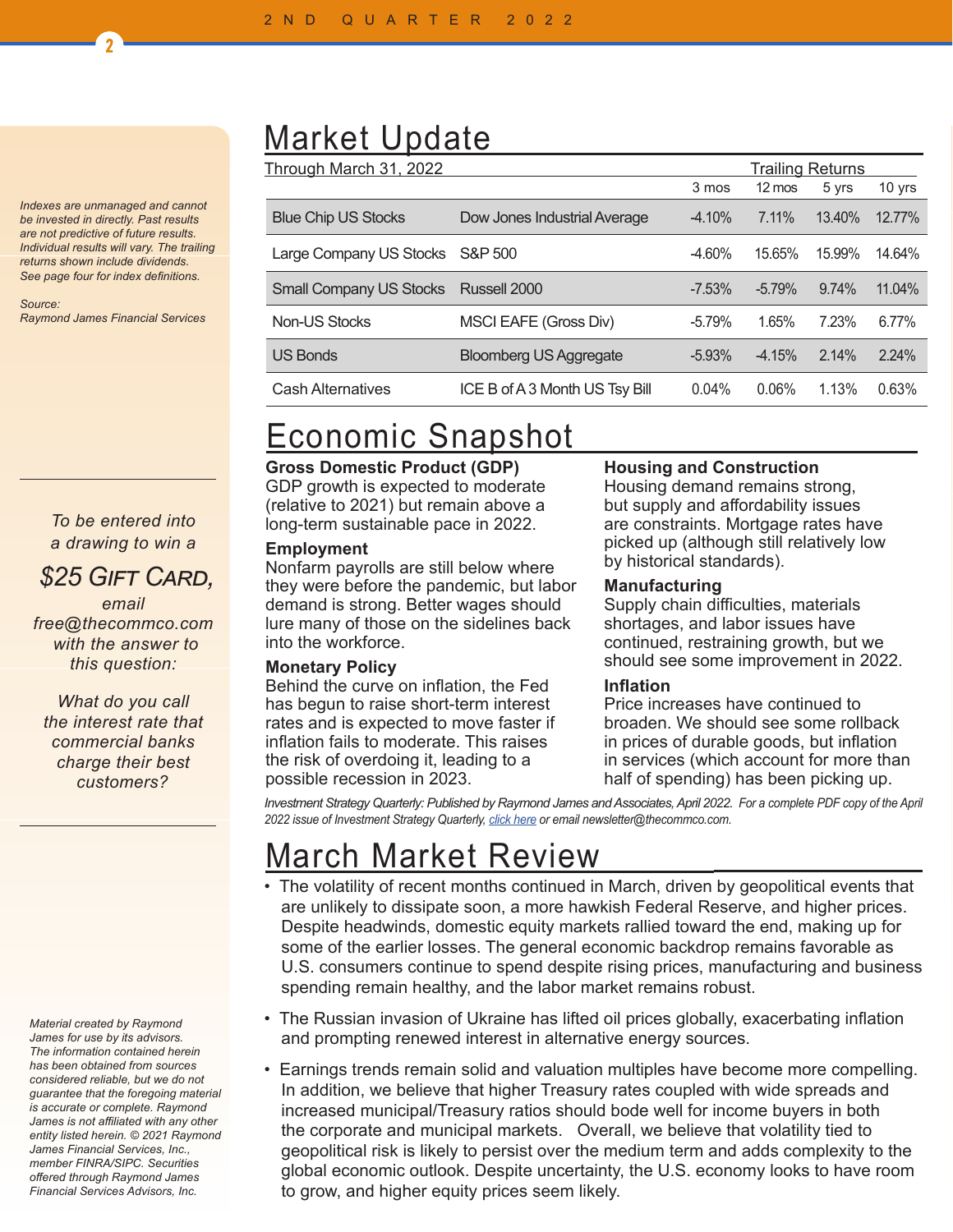*For additional asset allocation and disclosure information, please click here or visit the Resources section of our website at thecommco.com*

 $\overline{3}$ 

*The investment profile is hypothetical, and the asset allocations are presented only as examples and are not intended as investment advice. Asset allocation and diversification do not assure a profit or protect against loss. Investing involves risk and investors may incur a profit or a loss, including the loss of all principal. International investing involves special risks, including currency fluctuations, differing financial accounting standards, and possible political and economic volatility. Investing in smalland mid-cap stocks generally involves greater risks, and therefore may not be appropriate for every investor. There is an inverse relationship between interest rate movements and fixed income prices. Generally, when interest rates rise, fixed income prices fall and when interest rates fall, fixed income prices generally rise. High-yield bonds are not suitable for all investors. When appropriate, these bonds should only comprise a modest portion of your portfolio. Commodities and currencies are generally considered speculative because of the significant potential for investment loss. They are volatile investments and should only form a small part of a diversified portfolio. Real estate investments can be subject to different and greater risks than more diversified investments. Declines in the value of real estate, economic conditions, property taxes, tax laws and interest rates all present potential risks to real estate investments.*

|  | <b>Strategic Asset Allocation Models</b> |  |
|--|------------------------------------------|--|
|  |                                          |  |

|                                                             |              |          |                 | <u>As of April 2022</u> |            |  |
|-------------------------------------------------------------|--------------|----------|-----------------|-------------------------|------------|--|
| Equities<br><b>Fixed Income</b><br><b>Cash Alternatives</b> |              |          |                 |                         |            |  |
|                                                             | Conservative | Moderate | <b>Balanced</b> | Growth                  | Aggressive |  |
| <b>Equity</b>                                               | 30%          | 50%      | 67%             | 83%                     | 98%        |  |
| Equity allocation comprises:                                |              |          |                 |                         |            |  |
| U.S. Large Cap Blend                                        | 20%          | 24%      | 29%             | 35%                     | 41%        |  |
| U.S. Large Cap<br>Growth                                    | 0%           | 3%       | 5%              | 7%                      | 8%         |  |
| U.S. Large Cap Value                                        | $0\%$        | 3%       | 5%              | 7%                      | 8%         |  |
| U.S. Mid Cap Equity                                         | 4%           | 7%       | 9%              | 11%                     | 13%        |  |
| U.S. Small Cap Equity                                       | 1%           | 3%       | 5%              | 7%                      | 8%         |  |
| Non-U.S. Developed<br><b>Market Equity</b>                  | 5%           | 10%      | 10%             | 12%                     | 15%        |  |
| Non-U.S. Emerging<br><b>Market Equity</b>                   | 0%           | 0%       | 4%              | 4%                      | 5%         |  |
| <b>Fixed Income</b>                                         | 68%          | 48%      | 31%             | 15%                     | 0%         |  |
| Fixed income allocation comprises:                          |              |          |                 |                         |            |  |
| <b>Investment Grade</b><br>Intermediate Maturity            | 45%          | 32%      | 21%             | 12%                     | $0\%$      |  |
| <b>Investment Grade</b><br><b>Short Maturity</b>            | 13%          | 7%       | 5%              | $0\%$                   | $0\%$      |  |
| Non-Investment<br>Grade (High Yield)                        | 7%           | 6%       | 5%              | 3%                      | $0\%$      |  |
| Non-U.S. Fixed<br>Income                                    | 3%           | 3%       | 0%              | $0\%$                   | $0\%$      |  |
| Multi-Sector Fixed<br>Income                                | $0\%$        | $0\%$    | 0%              | $0\%$                   | 0%         |  |
| <b>Alternative</b><br><b>Investments</b>                    | 0%           | 0%       | 0%              | 0%                      | $0\%$      |  |
| <b>Cash &amp; Cash</b><br><b>Alternatives</b>               | 2%           | 2%       | 2%              | 2%                      | 2%         |  |
| <b>Totals</b>                                               | 100%         | 100%     | 100%            | 100%                    | 100%       |  |

These asset allocation targets are based on our changing views of the risk and return in the various asset classes, looking out over three or more years. The models assume fully allocated portfolios and do not take into account outside assets, additional cash reserves held independent of these models, or any actual investor's unique circumstances. Investors should consult their financial advisor to decide how these models might assist in the development of their individual portfolios. Material is provided for informational purposes only and does not constitute a recommendation.